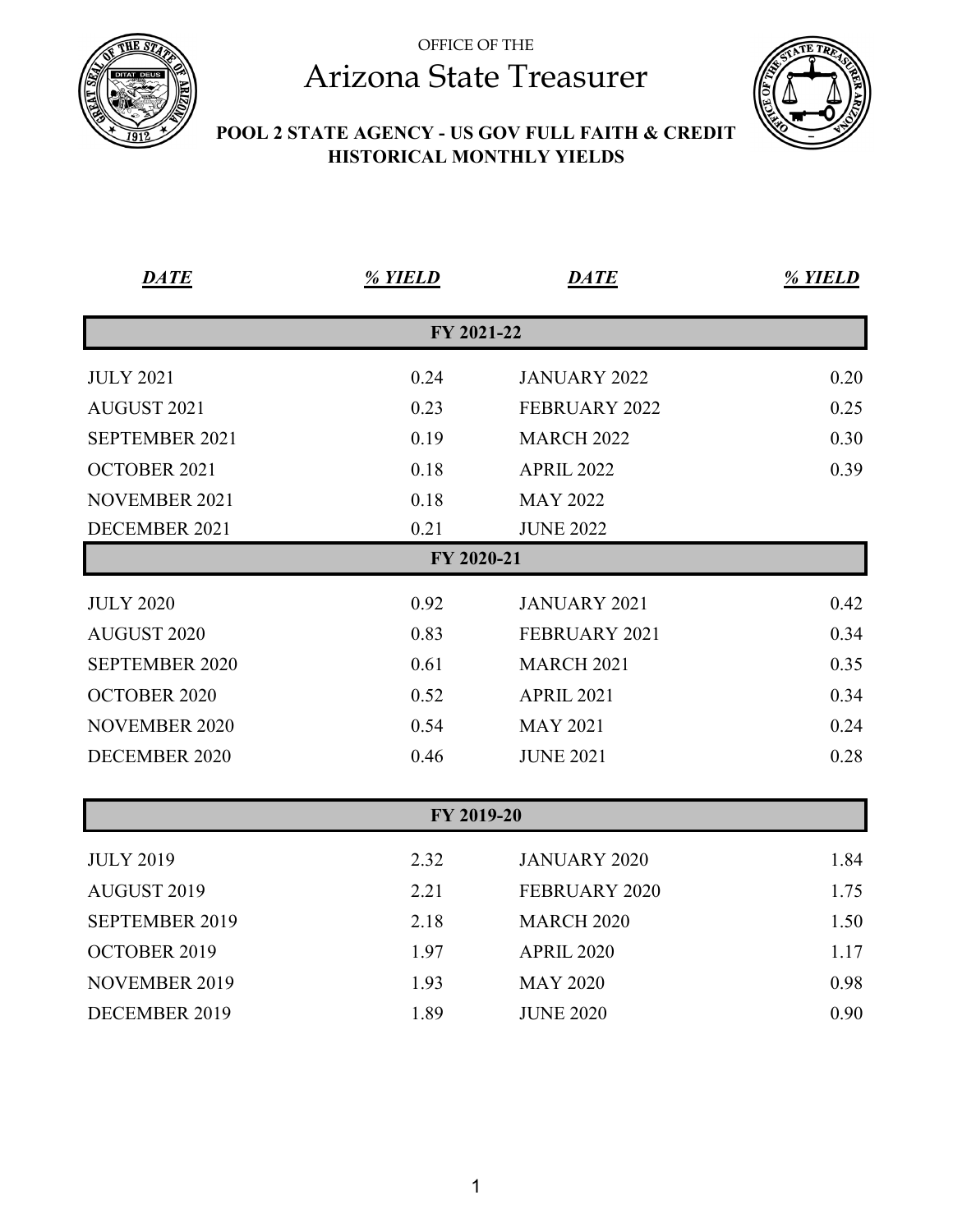



#### **POOL 2 STATE AGENCY - US GOV FULL FAITH & CREDIT HISTORICAL MONTHLY YIELDS**

| FY 2018-19            |            |                      |      |  |
|-----------------------|------------|----------------------|------|--|
| <b>JULY 2018</b>      | 1.94       | <b>JANUARY 2019</b>  | 2.37 |  |
| AUGUST 2018           | 1.96       | FEBRUARY 2019        | 2.40 |  |
| <b>SEPTEMBER 2018</b> | 2.00       | <b>MARCH 2019</b>    | 2.34 |  |
| <b>OCTOBER 2018</b>   | 2.03       | <b>APRIL 2019</b>    | 2.40 |  |
| <b>NOVEMBER 2018</b>  | 2.20       | <b>MAY 2019</b>      | 2.37 |  |
| DECEMBER 2018         | 2.31       | <b>JUNE 2019</b>     | 2.39 |  |
|                       |            |                      |      |  |
|                       | FY 2017-18 |                      |      |  |
| <b>JULY 2017</b>      | 1.09       | <b>JANUARY 2018</b>  | 1.35 |  |
| AUGUST 2017           | 1.31       | <b>FEBRUARY 2018</b> | 1.56 |  |
| SEPTEMBER 2017        | 1.16       | <b>MARCH 2018</b>    | 1.43 |  |
| OCTOBER 2017          | 1.22       | <b>APRIL 2018</b>    | 1.61 |  |
| <b>NOVEMBER 2017</b>  | 1.25       | <b>MAY 2018</b>      | 1.70 |  |
| DECEMBER 2017         | 1.34       | <b>JUNE 2018</b>     | 1.74 |  |
|                       |            |                      |      |  |
|                       | FY 2016-17 |                      |      |  |
| <b>JULY 2016</b>      | 0.90       | <b>JANUARY 2017</b>  | 0.82 |  |
| AUGUST 2016           | 0.92       | FEBRUARY 2017        | 0.90 |  |
| <b>SEPTEMBER 2016</b> | 0.81       | <b>MARCH 2017</b>    | 0.89 |  |
| OCTOBER 2016          | 0.68       | <b>APRIL 2017</b>    | 0.83 |  |
| <b>NOVEMBER 2016</b>  | 0.81       | <b>MAY 2017</b>      | 0.97 |  |
| DECEMBER 2016         | 0.82       | <b>JUNE 2017</b>     | 1.04 |  |
|                       |            |                      |      |  |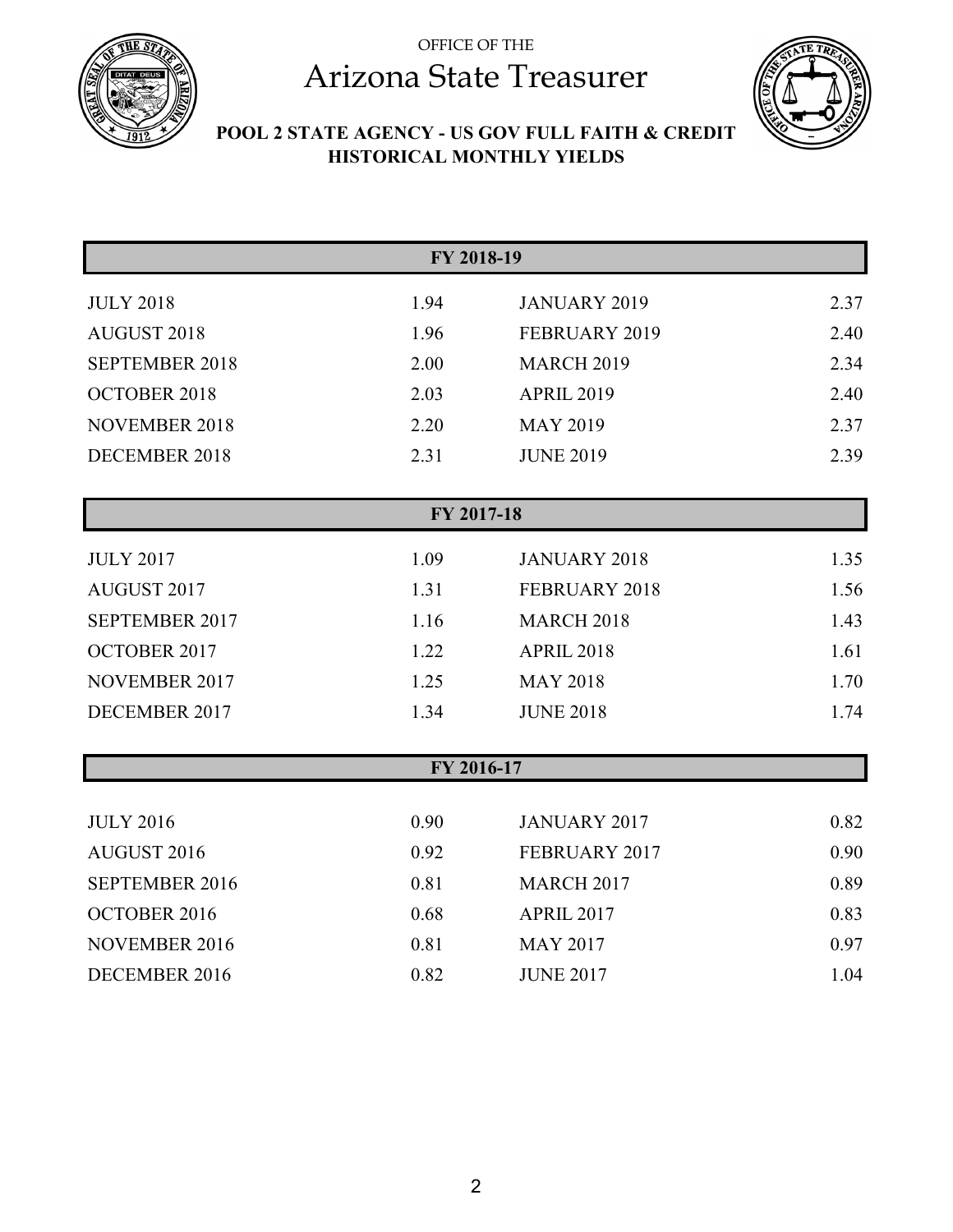

#### **POOL 3 STATE AGENCY HISTORICAL MONTHLY YIELDS**



| <b>DATE</b>           | % YIELD    | <b>DATE</b>          | % YIELD |
|-----------------------|------------|----------------------|---------|
|                       | FY 2019-20 |                      |         |
| <b>JULY 2021</b>      | 0.34       | <b>JANUARY 2022</b>  | 0.34    |
| <b>AUGUST 2021</b>    | 0.39       | FEBRUARY 2022        | 0.34    |
| <b>SEPTEMBER 2021</b> | 0.40       | <b>MARCH 2022</b>    | 0.44    |
| OCTOBER 2021          | 0.35       | <b>APRIL 2022</b>    | 0.53    |
| <b>NOVEMBER 2021</b>  | 0.33       | <b>MAY 2022</b>      |         |
| DECEMBER 2021         | 0.33       | <b>JUNE 2022</b>     |         |
|                       | FY 2020-21 |                      |         |
| <b>JULY 2020</b>      | 0.69       | <b>JANUARY 2021</b>  | 0.43    |
| AUGUST 2020           | 0.65       | FEBRUARY 2021        | 0.41    |
| <b>SEPTEMBER 2020</b> | 0.58       | <b>MARCH 2021</b>    | 0.40    |
| <b>OCTOBER 2020</b>   | 0.50       | <b>APRIL 2021</b>    | 0.39    |
| <b>NOVEMBER 2020</b>  | 0.43       | <b>MAY 2021</b>      | 0.34    |
| DECEMBER 2020         | 0.46       | <b>JUNE 2021</b>     | 0.30    |
|                       | FY 2019-20 |                      |         |
|                       |            |                      |         |
| <b>JULY 2019</b>      | 2.55       | <b>JANUARY 2020</b>  | 1.86    |
| <b>AUGUST 2019</b>    | 2.41       | <b>FEBRUARY 2020</b> | 1.89    |
| <b>SEPTEMBER 2019</b> | 2.38       | <b>MARCH 2020</b>    | 1.59    |
| OCTOBER 2019          | 2.14       | <b>APRIL 2020</b>    | 1.16    |
| <b>NOVEMBER 2019</b>  | 2.00       | <b>MAY 2020</b>      | 0.86    |

DECEMBER 2019 1.96 JUNE 2020 0.78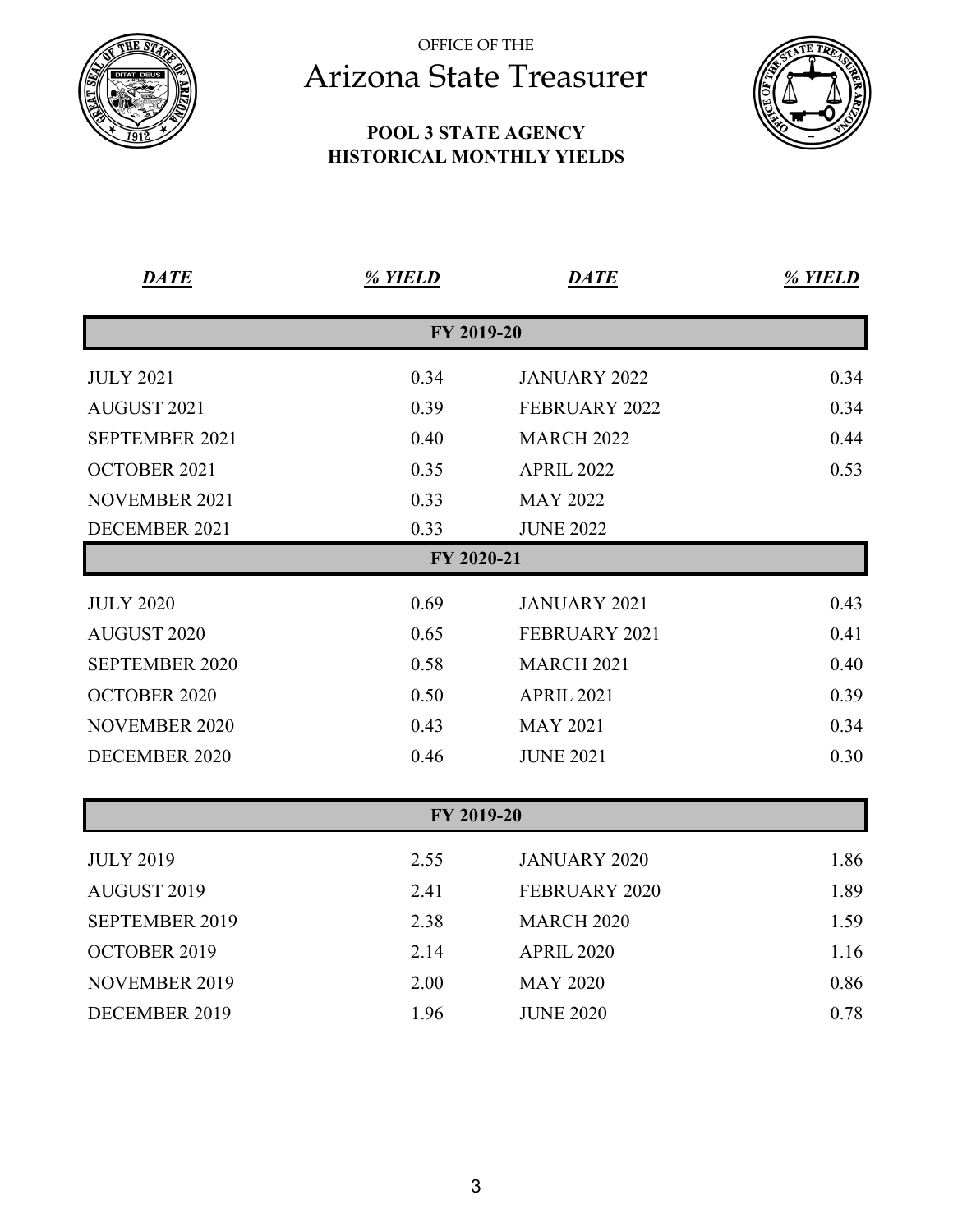

#### **POOL 3 STATE AGENCY HISTORICAL MONTHLY YIELDS**



| FY 2018-19            |      |                     |      |
|-----------------------|------|---------------------|------|
| <b>JULY 2018</b>      | 2.08 | <b>JANUARY 2019</b> | 2.53 |
| <b>AUGUST 2018</b>    | 2.16 | FEBRUARY 2019       | 2.56 |
| <b>SEPTEMBER 2018</b> | 2.21 | <b>MARCH 2019</b>   | 2.56 |
| <b>OCTOBER 2018</b>   | 2.23 | <b>APRIL 2019</b>   | 2.58 |
| <b>NOVEMBER 2018</b>  | 2.36 | <b>MAY 2019</b>     | 2.53 |
| DECEMBER 2018         | 2.49 | <b>JUNE 2019</b>    | 2.57 |

| FY 2017-18            |      |                     |      |
|-----------------------|------|---------------------|------|
| <b>JULY 2017</b>      | 1.33 | <b>JANUARY 2018</b> | 1.60 |
| AUGUST 2017           | 1.45 | FEBRUARY 2018       | 1.71 |
| <b>SEPTEMBER 2017</b> | 1.44 | <b>MARCH 2018</b>   | 1.73 |
| <b>OCTOBER 2017</b>   | 1.44 | <b>APRIL 2018</b>   | 1.75 |
| NOVEMBER 2017         | 1.43 | <b>MAY 2018</b>     | 1.93 |
| DECEMBER 2017         | 1.54 | <b>JUNE 2018</b>    | 2.00 |

| FY 2016-17            |      |                     |      |  |
|-----------------------|------|---------------------|------|--|
|                       |      |                     |      |  |
| <b>JULY 2016</b>      | 0.95 | <b>JANUARY 2017</b> | 1.07 |  |
| AUGUST 2016           | 1.08 | FEBRUARY 2017       | 1.13 |  |
| <b>SEPTEMBER 2016</b> | 1.05 | <b>MARCH 2017</b>   | 1.17 |  |
| <b>OCTOBER 2016</b>   | 1.06 | <b>APRIL 2017</b>   | 1.25 |  |
| NOVEMBER 2016         | 1.03 | <b>MAY 2017</b>     | 1.23 |  |
| DECEMBER 2016         | 1.03 | <b>JUNE 2017</b>    | 1.24 |  |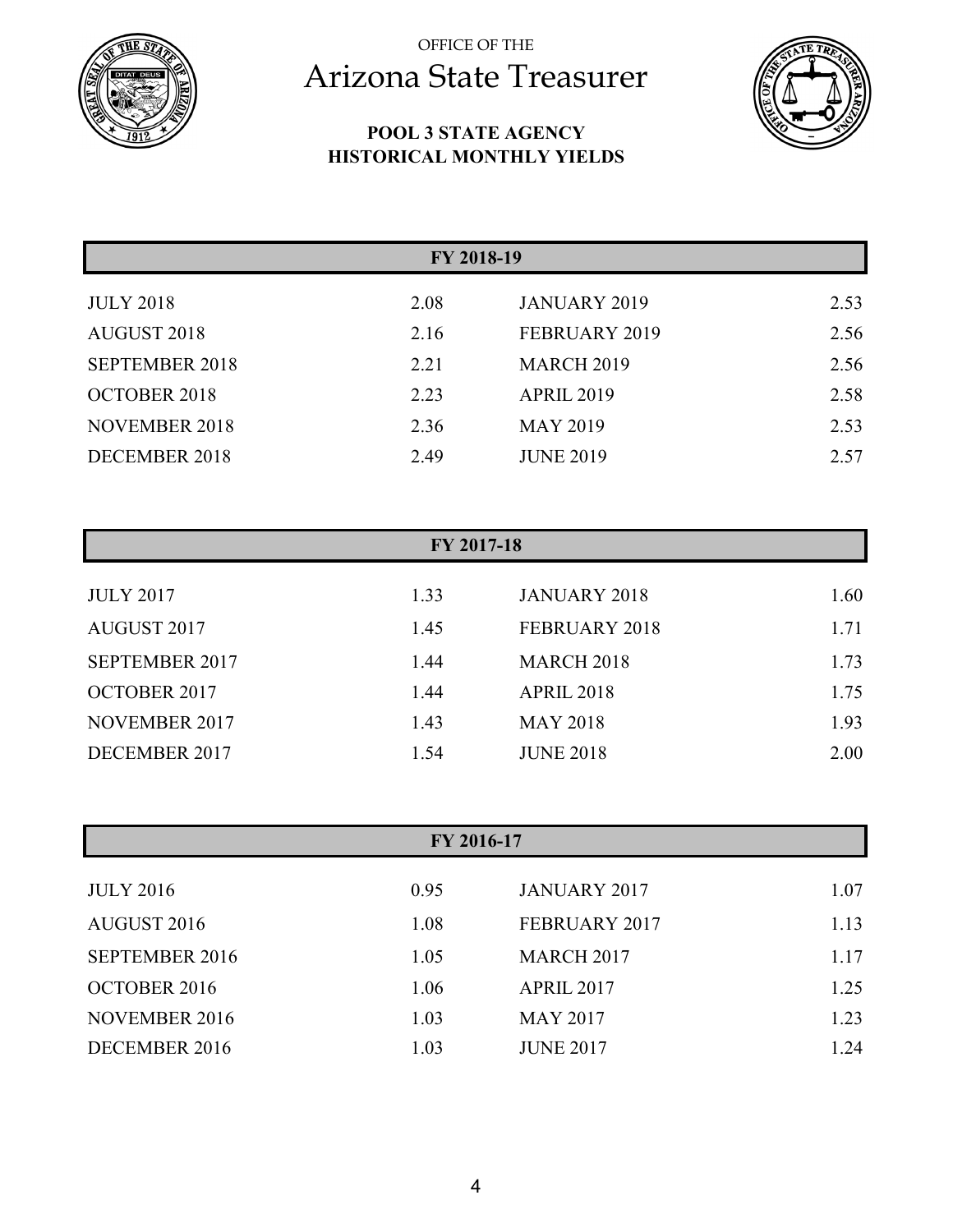

#### **POOL 4 STATE AGENCY - US GOV/AGENCY/CP HISTORICAL MONTHLY YIELDS**



| <b>DATE</b>           | % YIELD    | <b>DATE</b>          | % YIELD |
|-----------------------|------------|----------------------|---------|
|                       | FY 2021-22 |                      |         |
| <b>JULY 2021</b>      | 0.40       | <b>JANUARY 2022</b>  | 0.30    |
| <b>AUGUST 2021</b>    | 0.40       | <b>FEBRUARY 2022</b> | 0.28    |
| <b>SEPTEMBER 2021</b> | 0.37       | <b>MARCH 2022</b>    | 0.36    |
| OCTOBER 2021          | 0.33       | <b>APRIL 2022</b>    | 0.45    |
| <b>NOVEMBER 2021</b>  | 0.30       | <b>MAY 2022</b>      |         |
| DECEMBER 2021         | 0.34       | <b>JUNE 2022</b>     |         |
|                       | FY 2020-21 |                      |         |
| <b>JULY 2020</b>      | 1.06       | JANUARY 2021         | 0.51    |
| AUGUST 2020           | 0.98       | FEBRUARY 2021        | 0.42    |
| <b>SEPTEMBER 2020</b> | 0.82       | <b>MARCH 2021</b>    | 0.39    |
| <b>OCTOBER 2020</b>   | 0.65       | <b>APRIL 2021</b>    | 0.41    |
| <b>NOVEMBER 2020</b>  | 0.73       | <b>MAY 2021</b>      | 0.36    |
| <b>DECEMBER 2020</b>  | 0.61       | <b>JUNE 2021</b>     | 0.40    |
|                       |            |                      |         |
|                       | FY 2019-20 |                      |         |
| <b>JULY 2019</b>      | 2.45       | <b>JANUARY 2020</b>  | 2.11    |
| AUGUST 2019           | 2.43       | <b>FEBRUARY 2020</b> | 2.11    |
| <b>SEPTEMBER 2019</b> | 2.40       | <b>MARCH 2020</b>    | 1.84    |

| OCTOBER 2019  | 2.22 | <b>APRIL 2020</b> | 1.41 |
|---------------|------|-------------------|------|
| NOVEMBER 2019 | 2.15 | MAY 2020          | 1.18 |
| DECEMBER 2019 | 2.18 | <b>JUNE 2020</b>  | 1.12 |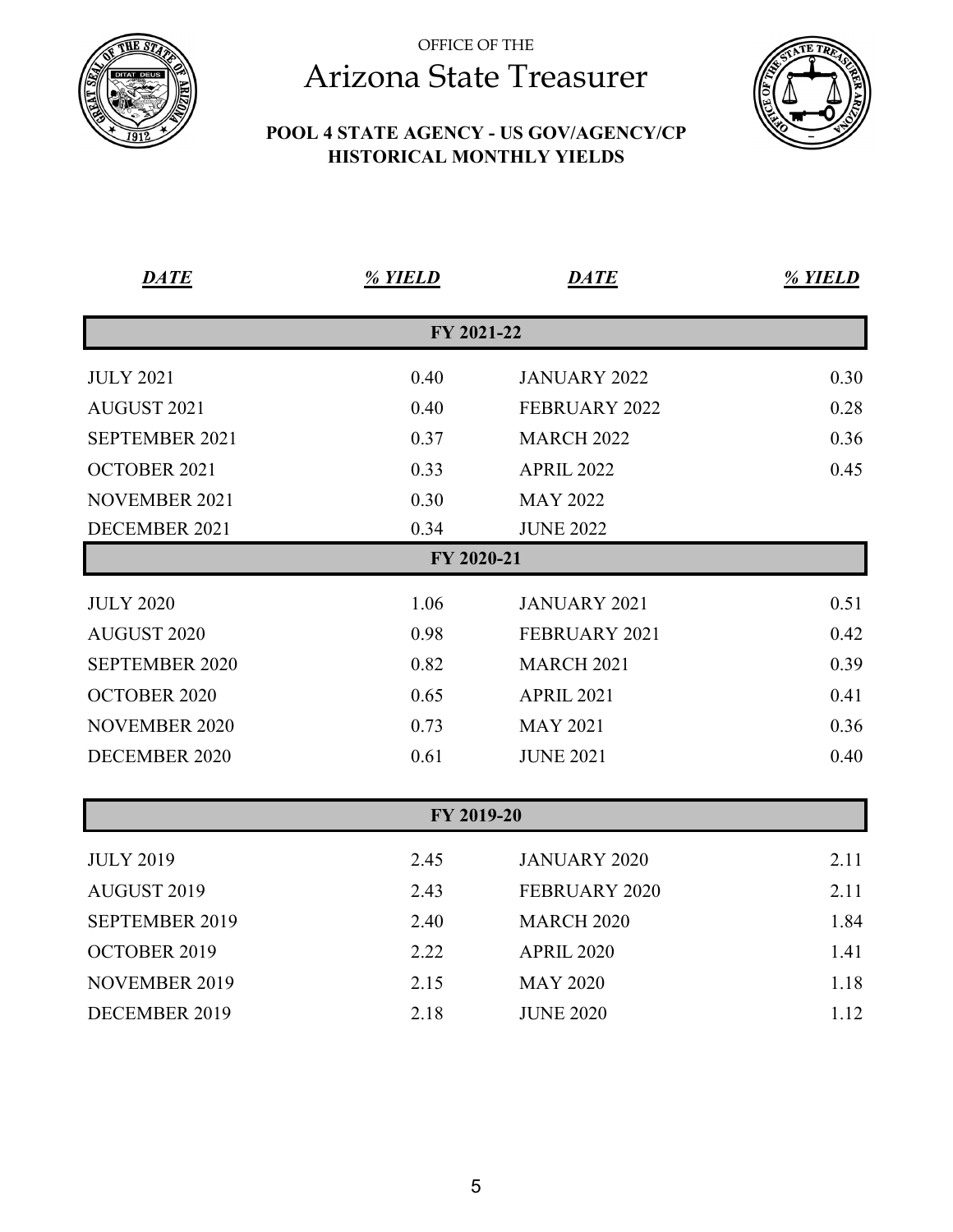



#### **POOL 4 STATE AGENCY - US GOV/AGENCY/CP HISTORICAL MONTHLY YIELDS**

|                       |      | FY 2018-19          |      |
|-----------------------|------|---------------------|------|
|                       |      |                     |      |
| <b>JULY 2018</b>      | 1.84 | <b>JANUARY 2019</b> | 2.51 |
| <b>AUGUST 2018</b>    | 2.02 | FEBRUARY 2019       | 2.52 |
| <b>SEPTEMBER 2018</b> | 2.05 | <b>MARCH 2019</b>   | 2.46 |
| <b>OCTOBER 2018</b>   | 1.87 | <b>APRIL 2019</b>   | 2.52 |
| <b>NOVEMBER 2018</b>  | 2.34 | <b>MAY 2019</b>     | 2.46 |
| DECEMBER 2018         | 2.43 | <b>JUNE 2019</b>    | 2.47 |

| FY 2017-18            |      |                     |      |  |
|-----------------------|------|---------------------|------|--|
| <b>JULY 2017</b>      | 1.12 | <b>JANUARY 2018</b> | 1.40 |  |
| AUGUST 2017           | 1.29 | FEBRUARY 2018       | 1.54 |  |
| <b>SEPTEMBER 2017</b> | 1.21 | <b>MARCH 2018</b>   | 1.55 |  |
| <b>OCTOBER 2017</b>   | 1.25 | <b>APRIL 2018</b>   | 1.66 |  |
| NOVEMBER 2017         | 1.29 | <b>MAY 2018</b>     | 1.66 |  |
| DECEMBER 2017         | 1.41 | <b>JUNE 2018</b>    | 1.75 |  |

| FY 2016-17            |      |                     |      |
|-----------------------|------|---------------------|------|
| <b>JULY 2016</b>      | 0.79 | <b>JANUARY 2017</b> | 0.78 |
| AUGUST 2016           | 0.85 | FEBRUARY 2017       | 0.83 |
| <b>SEPTEMBER 2016</b> | 0.81 | <b>MARCH 2017</b>   | 0.91 |
| <b>OCTOBER 2016</b>   | 0.79 | <b>APRIL 2017</b>   | 0.96 |
| <b>NOVEMBER 2016</b>  | 0.76 | <b>MAY 2017</b>     | 1.00 |
| DECEMBER 2016         | 0.78 | <b>JUNE 2017</b>    | 1.08 |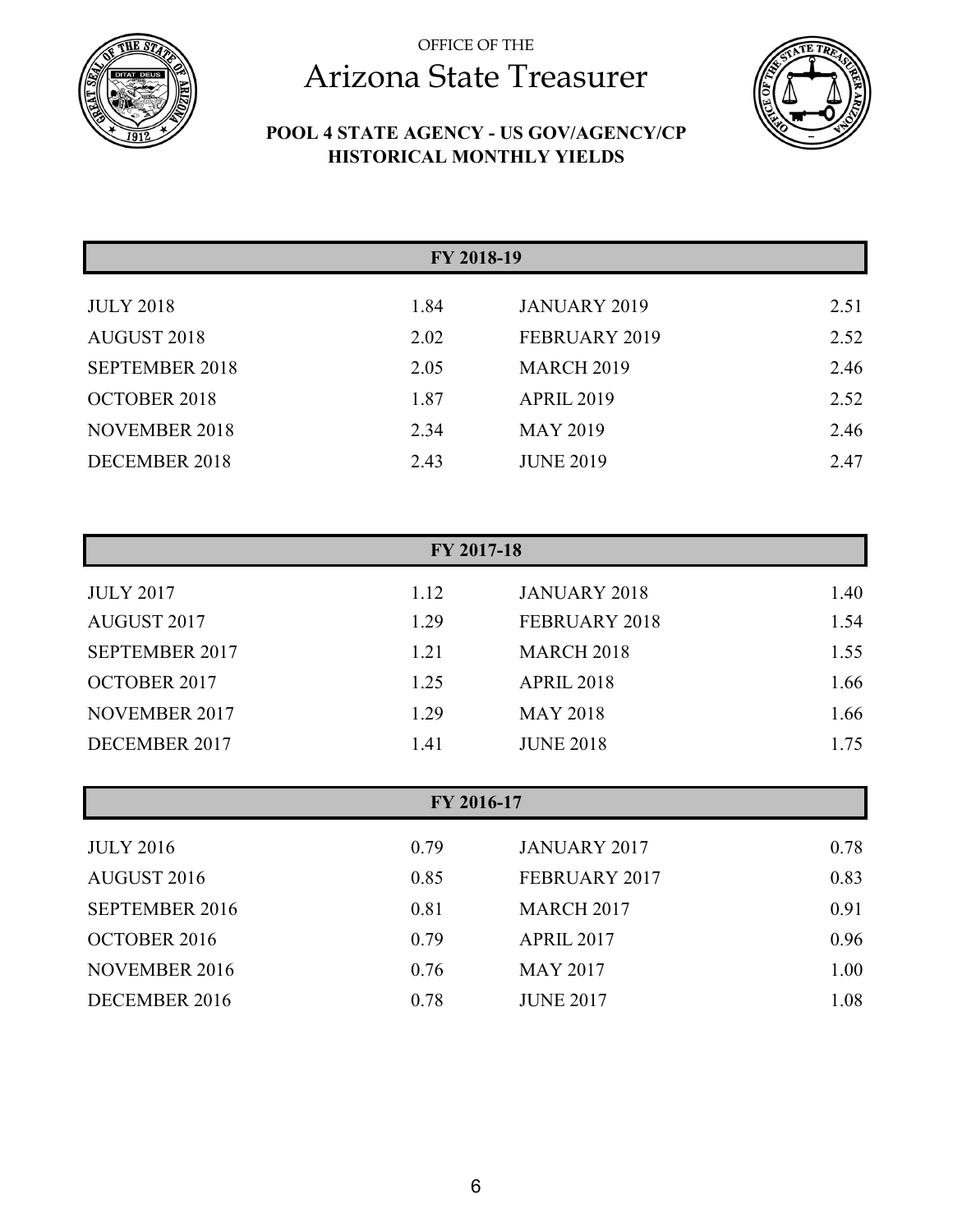

#### **Pool 10 – State Agencies Medium-term and Tax-exempt Non-AMT Pool**



| <b>DATE</b>           | % YIELD    | <b>DATE</b>          | % YIELD |
|-----------------------|------------|----------------------|---------|
|                       | FY 2021-22 |                      |         |
| <b>JULY 2021</b>      | 0.35       | <b>JANUARY 2022</b>  | 0.24    |
| <b>AUGUST 2021</b>    | 0.30       | FEBRUARY 2022        | 0.23    |
| SEPTEMBER 2021        | 0.28       | <b>MARCH 2022</b>    | 0.46    |
| <b>OCTOBER 2021</b>   | 0.27       | <b>APRIL 2022</b>    | 0.64    |
| <b>NOVEMBER 2021</b>  | 0.28       | <b>MAY 2022</b>      |         |
| DECEMBER 2021         | 0.30       | <b>JUNE 2022</b>     |         |
|                       | FY 2020-21 |                      |         |
| <b>JULY 2020</b>      | 1.15       | <b>JANUARY 2021</b>  | 0.48    |
| <b>AUGUST 2020</b>    | 0.63       | FEBRUARY 2021        | 0.48    |
| <b>SEPTEMBER 2020</b> | 0.54       | <b>MARCH 2021</b>    | 0.44    |
| <b>OCTOBER 2020</b>   | 0.53       | <b>APRIL 2021</b>    | 0.43    |
| <b>NOVEMBER 2020</b>  | 0.55       | <b>MAY 2021</b>      | 0.37    |
| <b>DECEMBER 2020</b>  | 0.49       | <b>JUNE 2021</b>     | 0.34    |
|                       | FY 2019-20 |                      |         |
| <b>JULY 2019</b>      | 2.26       | <b>JANUARY 2020</b>  | 1.71    |
| AUGUST 2019           | 2.16       | <b>FEBRUARY 2020</b> | 1.70    |
| <b>SEPTEMBER 2019</b> | 2.10       | <b>MARCH 2020</b>    | 1.78    |
| OCTOBER 2019          | 1.96       | <b>APRIL 2020</b>    | 1.38    |
| <b>NOVEMBER 2019</b>  | 1.81       | <b>MAY 2020</b>      | 1.11    |

DECEMBER 2019 1.78 JUNE 2020 0.91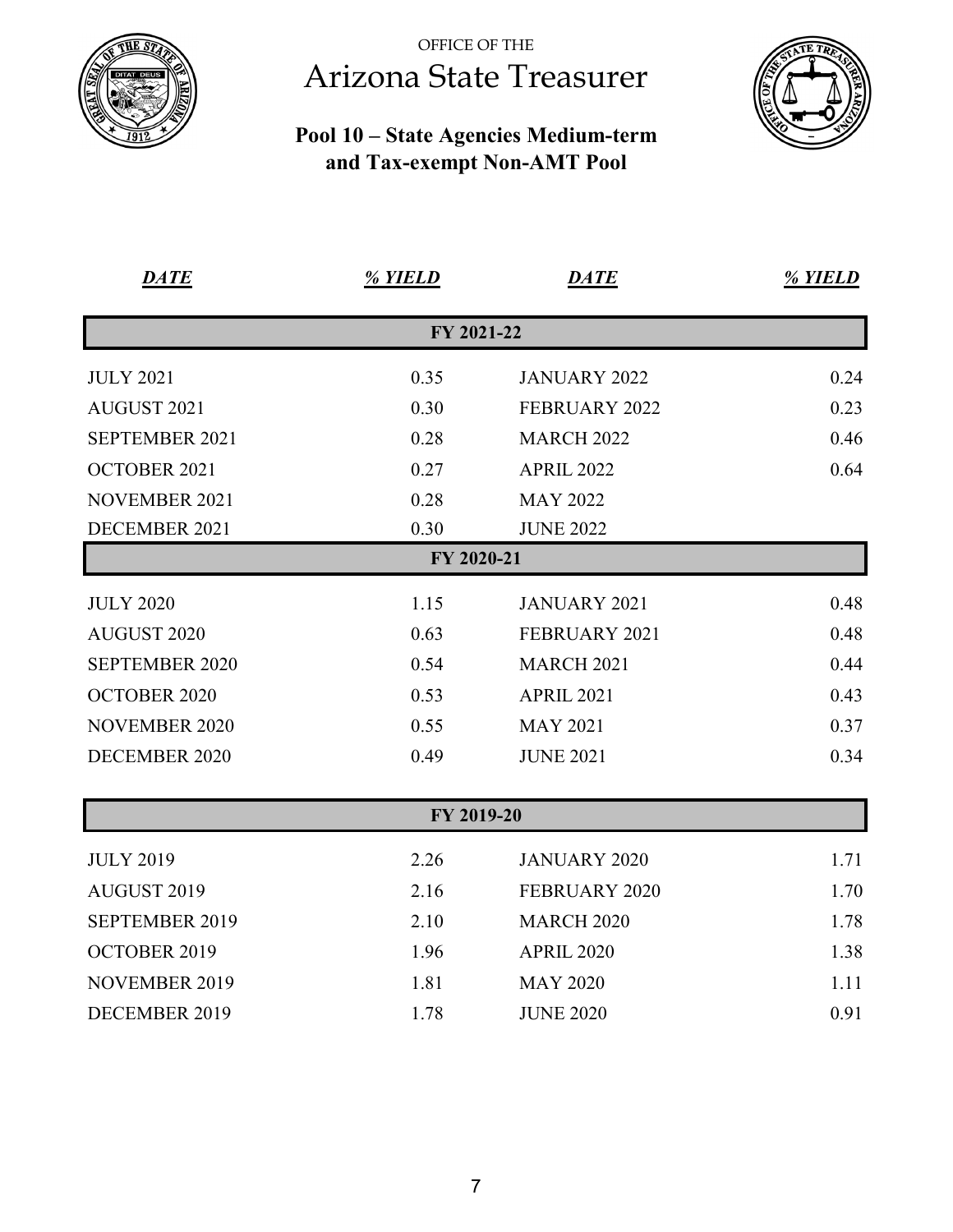



#### **Pool 10 – State Agencies Medium-term and Tax-exempt Non-AMT Pool**

| FY 2018-19            |      |                     |      |
|-----------------------|------|---------------------|------|
| <b>JULY 2018</b>      | 1.96 | <b>JANUARY 2019</b> | 2.38 |
| <b>AUGUST 2018</b>    | 2.05 | FEBRUARY 2019       | 2.41 |
| <b>SEPTEMBER 2018</b> | 2.10 | <b>MARCH 2019</b>   | 2.38 |
| <b>OCTOBER 2018</b>   | 2.13 | <b>APRIL 2019</b>   | 2.37 |
| <b>NOVEMBER 2018</b>  | 2.19 | <b>MAY 2019</b>     | 2.33 |
| DECEMBER 2018         | 2.31 | <b>JUNE 2019</b>    | 2.38 |

| FY 2017-18           |      |                     |      |
|----------------------|------|---------------------|------|
| <b>JULY 2017</b>     | 1.23 | <b>JANUARY 2018</b> | 1.58 |
| <b>AUGUST 2017</b>   | 1.25 | FEBRUARY 2018       | 1.55 |
| SEPTEMBER 2017       | 1.29 | <b>MARCH 2018</b>   | 1.69 |
| <b>OCTOBER 2017</b>  | 1.41 | <b>APRIL 2018</b>   | 1.73 |
| <b>NOVEMBER 2017</b> | 1.46 | <b>MAY 2018</b>     | 1.81 |
| DECEMBER 2017        | 1.50 | <b>JUNE 2018</b>    | 1.88 |

| FY 2016-17            |      |                     |      |
|-----------------------|------|---------------------|------|
| <b>JULY 2016</b>      | 0.91 | <b>JANUARY 2017</b> | 1.10 |
| AUGUST 2016           | 0.98 | FEBRUARY 2017       | 1.19 |
| <b>SEPTEMBER 2016</b> | 1.00 | <b>MARCH 2017</b>   | 1.21 |
| <b>OCTOBER 2016</b>   | 1.04 | <b>APRIL 2017</b>   | 1.24 |
| <b>NOVEMBER 2016</b>  | 1.04 | <b>MAY 2017</b>     | 1.23 |
| DECEMBER 2016         | 1.07 | <b>JUNE 2017</b>    | 1.23 |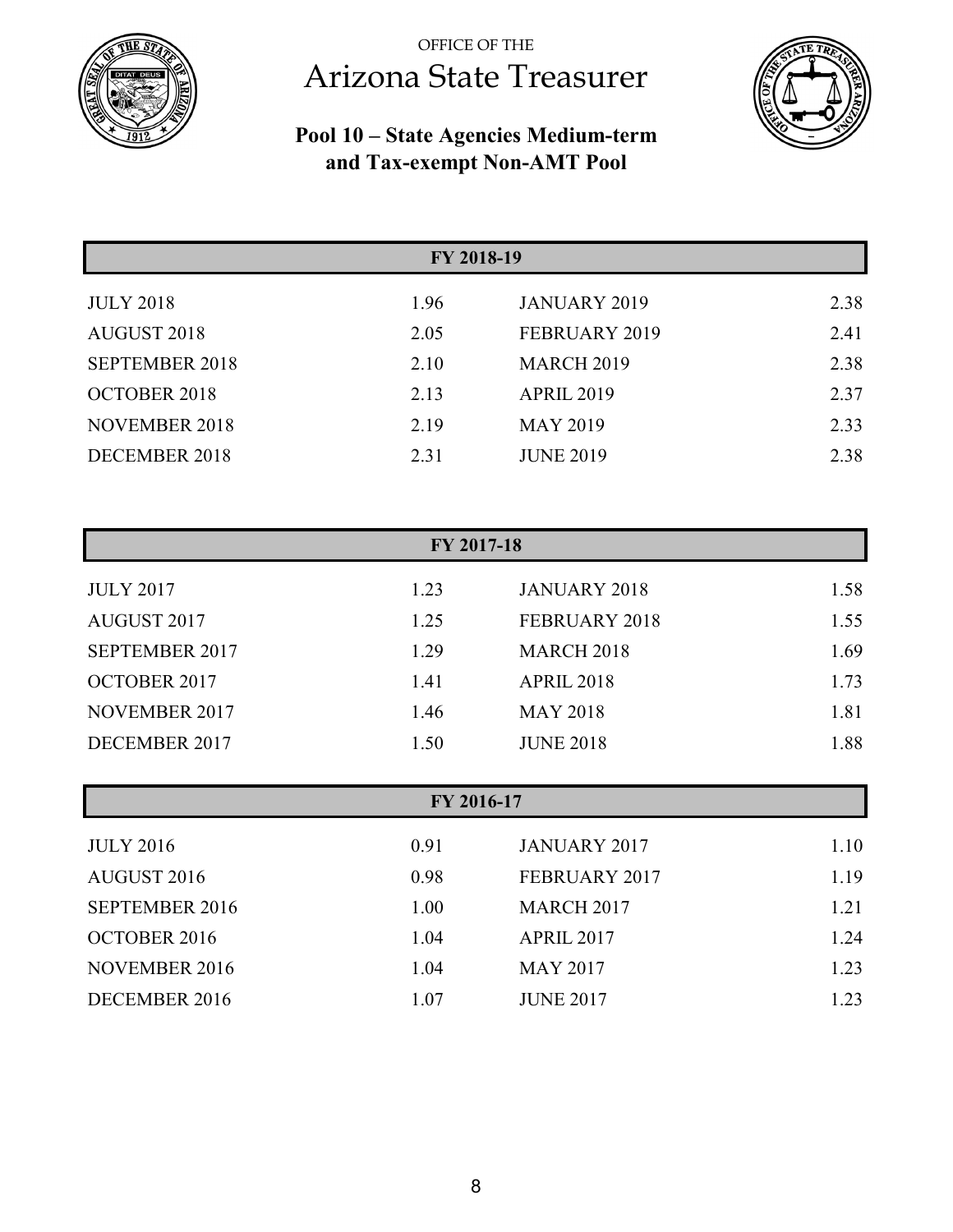



#### **POOL 12 CENTRAL AZ WATER CONSERVATION DISTRICT HISTORICAL MONTHLY YIELDS**

| <b>DATE</b>           | % YIELD    | <b>DATE</b>          | % YIELD |
|-----------------------|------------|----------------------|---------|
|                       | FY 2021-22 |                      |         |
| <b>JULY 2021</b>      | 1.24       | <b>JANUARY 2022</b>  | 1.00    |
| AUGUST 2021           | 1.17       | <b>FEBRUARY 2022</b> | 1.12    |
| SEPTEMBER 2021        | 1.07       | <b>MARCH 2022</b>    | 1.24    |
| <b>OCTOBER 2021</b>   | 0.94       | <b>APRIL 2022</b>    | 1.35    |
| <b>NOVEMBER 2021</b>  | 1.05       | <b>MAY 2022</b>      |         |
| DECEMBER 2021         | 0.97       | <b>JUNE 2022</b>     |         |
|                       | FY 2020-21 |                      |         |
| <b>JULY 2020</b>      | 2.02       | <b>JANUARY 2021</b>  | 1.38    |
| <b>AUGUST 2020</b>    | 1.60       | FEBRUARY 2021        | 1.44    |
| <b>SEPTEMBER 2020</b> | 1.63       | <b>MARCH 2021</b>    | 1.38    |
| <b>OCTOBER 2020</b>   | 1.49       | <b>APRIL 2021</b>    | 1.35    |
| <b>NOVEMBER 2020</b>  | 1.40       | <b>MAY 2021</b>      | 1.31    |
| <b>DECEMBER 2020</b>  | 1.40       | <b>JUNE 2021</b>     | 1.28    |
|                       | FY 2019-20 |                      |         |
|                       |            |                      |         |
| <b>JULY 2019</b>      | 2.64       | <b>JANUARY 2020</b>  | 2.33    |
| AUGUST 2019           | 2.57       | FEBRUARY 2020        | 2.37    |
| SEPTEMBER 2019        | 2.54       | <b>MARCH 2020</b>    | 2.29    |
| OCTOBER 2019          | 2.46       | <b>APRIL 2020</b>    | 2.28    |
| <b>NOVEMBER 2019</b>  | 2.41       | <b>MAY 2020</b>      | 2.12    |
| DECEMBER 2019         | 2.37       | <b>JUNE 2020</b>     | 1.97    |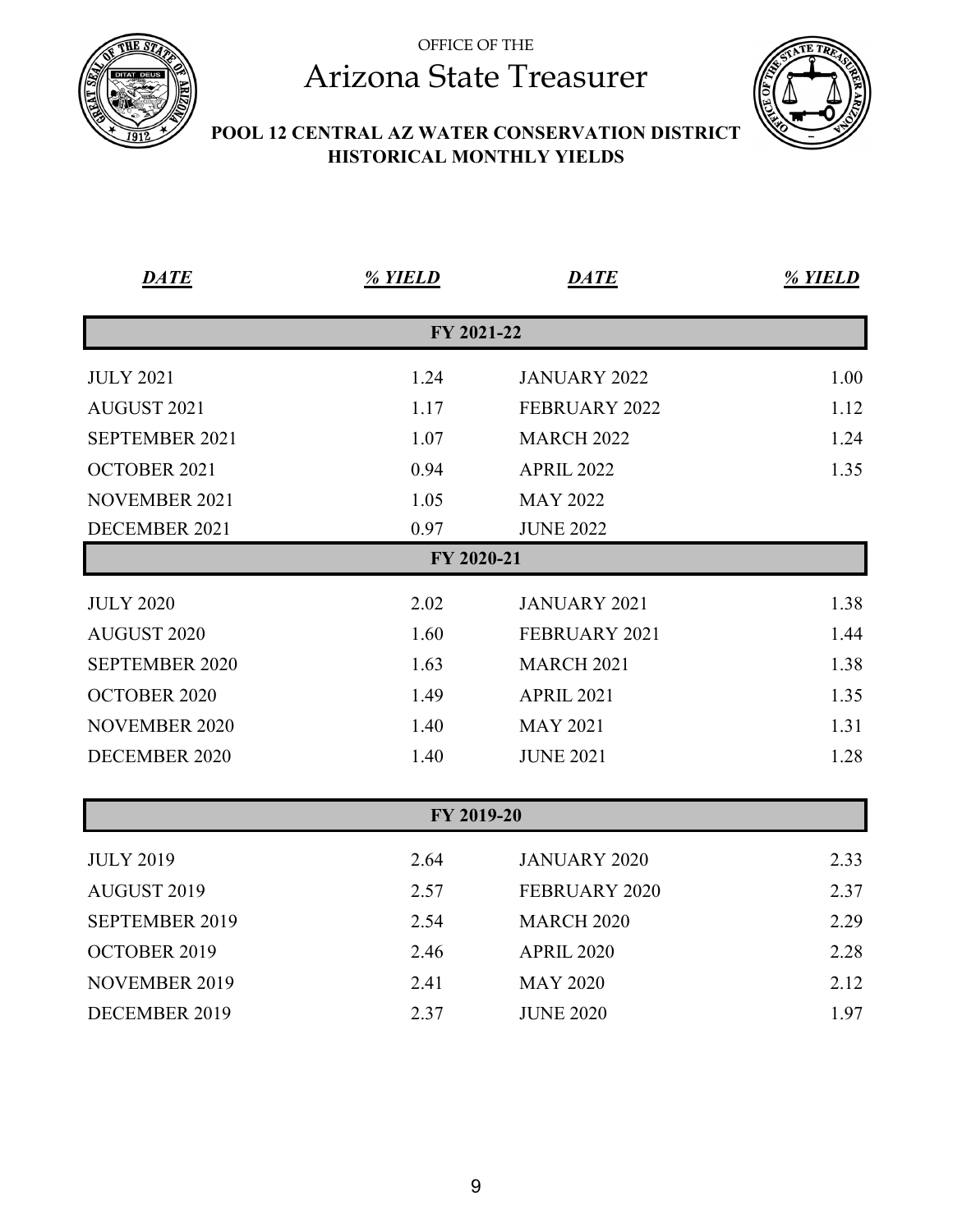



**POOL 12 CENTRAL AZ WATER CONSERVATION DISTRICT HISTORICAL MONTHLY YIELDS** 

| FY 2018-19            |      |                     |      |
|-----------------------|------|---------------------|------|
| <b>JULY 2018</b>      | 2.26 | <b>JANUARY 2019</b> | 2.55 |
| <b>AUGUST 2018</b>    | 2.27 | FEBRUARY 2019       | 2.64 |
| <b>SEPTEMBER 2018</b> | 2.31 | <b>MARCH 2019</b>   | 2.66 |
| <b>OCTOBER 2018</b>   | 2.35 | <b>APRIL 2019</b>   | 2.67 |
| <b>NOVEMBER 2018</b>  | 2.39 | <b>MAY 2019</b>     | 2.65 |
| DECEMBER 2018         | 2.45 | <b>JUNE 2019</b>    | 2.72 |

| FY 2017-18            |      |                     |      |
|-----------------------|------|---------------------|------|
| <b>JULY 2017</b>      | 1.60 | <b>JANUARY 2018</b> | 1.86 |
| AUGUST 2017           | 1.64 | FEBRUARY 2018       | 1.87 |
| <b>SEPTEMBER 2017</b> | 1.69 | <b>MARCH 2018</b>   | 1.98 |
| <b>OCTOBER 2017</b>   | 1.73 | <b>APRIL 2018</b>   | 1.73 |
| <b>NOVEMBER 2017</b>  | 1.83 | <b>MAY 2018</b>     | 2.15 |
| DECEMBER 2017         | 1.74 | <b>JUNE 2018</b>    | 2.21 |

| FY 2016-17            |      |                     |      |
|-----------------------|------|---------------------|------|
| <b>JULY 2016</b>      | 1.45 | <b>JANUARY 2017</b> | 1.41 |
| AUGUST 2016           | 1.42 | FEBRUARY 2017       | 1.56 |
| <b>SEPTEMBER 2016</b> | 1.43 | <b>MARCH 2017</b>   | 1.54 |
| <b>OCTOBER 2016</b>   | 1.40 | <b>APRIL 2017</b>   | 1.57 |
| <b>NOVEMBER 2016</b>  | 1.46 | <b>MAY 2017</b>     | 1.53 |
| DECEMBER 2016         | 1.38 | <b>JUNE 2017</b>    | 1.55 |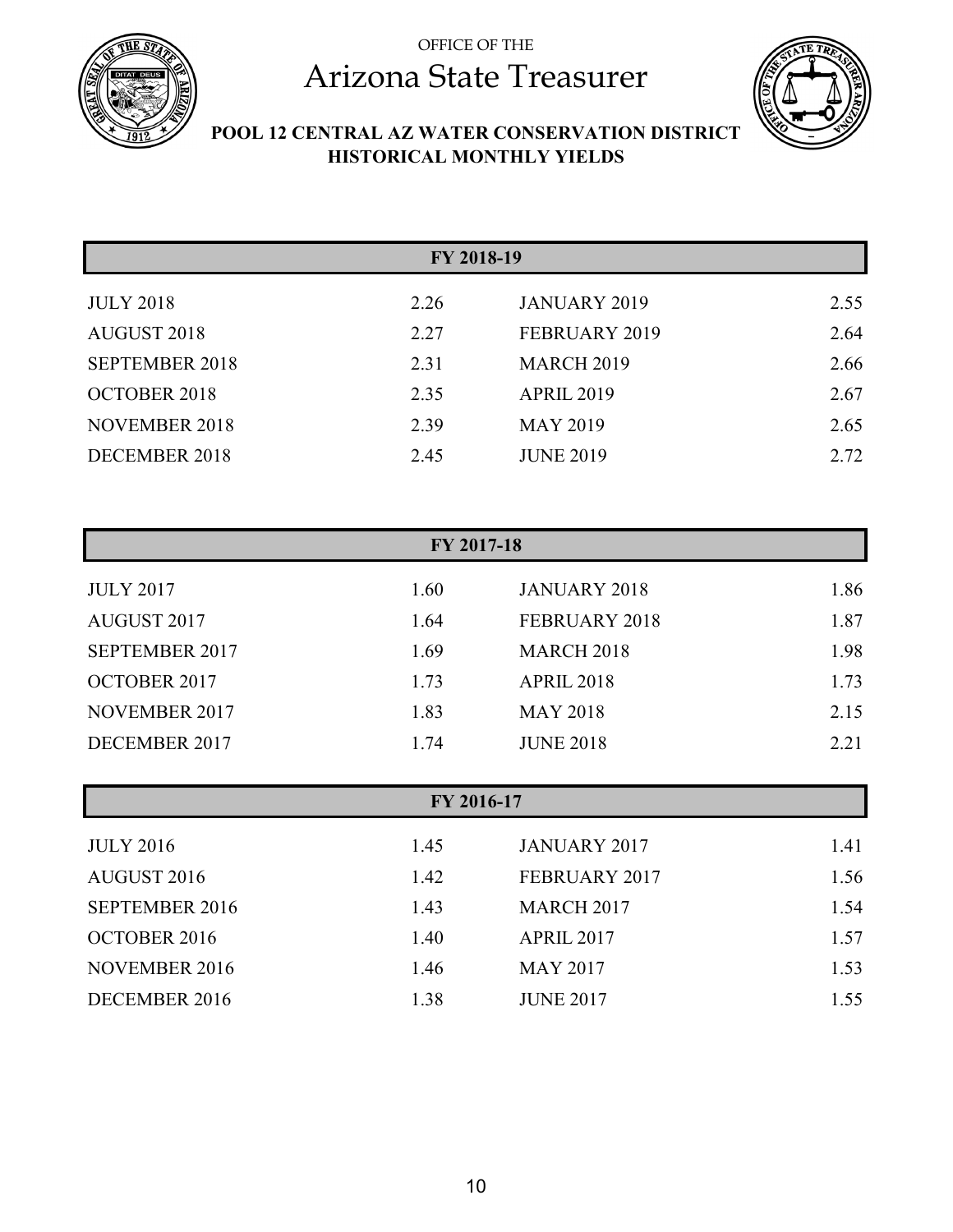





| <b>DATE</b>           | % YIELD    | <b>DATE</b>          | % YIELD |
|-----------------------|------------|----------------------|---------|
|                       | FY 2021-22 |                      |         |
| <b>JULY 2021</b>      | 0.01       | <b>JANUARY 2022</b>  | 0.07    |
| AUGUST 2021           | 0.01       | FEBRUARY 2022        | 0.14    |
| SEPTEMBER 2021        | 0.01       | <b>MARCH 2022</b>    | 0.23    |
| <b>OCTOBER 2021</b>   | 0.03       | <b>APRIL 2022</b>    | 0.32    |
| <b>NOVEMBER 2021</b>  | 0.04       | <b>MAY 2022</b>      |         |
| DECEMBER 2021         | 0.05       | <b>JUNE 2022</b>     |         |
|                       | FY 2020-21 |                      |         |
| <b>JULY 2020</b>      | 0.03       | <b>JANUARY 2021</b>  | N/A     |
| <b>AUGUST 2020</b>    | N/A        | FEBRUARY 2021        | N/A     |
| <b>SEPTEMBER 2020</b> | N/A        | <b>MARCH 2021</b>    | N/A     |
| <b>OCTOBER 2020</b>   | N/A        | <b>APRIL 2021</b>    | N/A     |
| <b>NOVEMBER 2020</b>  | N/A        | <b>MAY 2021</b>      | N/A     |
| DECEMBER 2020         | N/A        | <b>JUNE 2021</b>     | 0.01    |
|                       | FY 2019-20 |                      |         |
| <b>JULY 2019</b>      | 2.51       | <b>JANUARY 2020</b>  | 1.55    |
| AUGUST 2019           | 2.18       | <b>FEBRUARY 2020</b> | 1.62    |
| <b>SEPTEMBER 2019</b> | 2.22       | <b>MARCH 2020</b>    | 1.10    |
| OCTOBER 2019          | 1.84       | <b>APRIL 2020</b>    | 0.01    |
| <b>NOVEMBER 2019</b>  | 1.57       | <b>MAY 2020</b>      | 0.01    |
| DECEMBER 2019         | 1.54       | <b>JUNE 2020</b>     | 0.02    |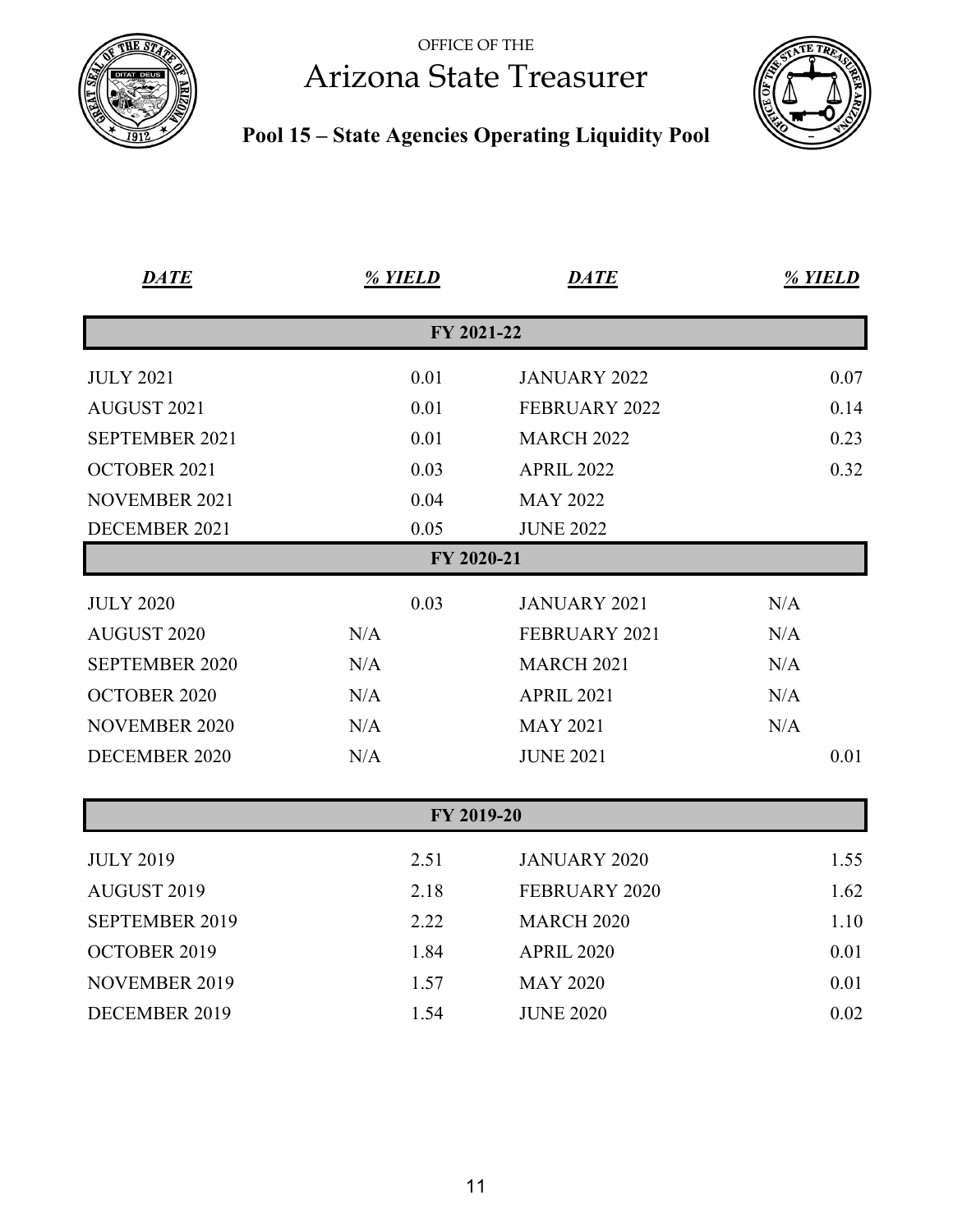#### OFFICE OF THE



# Arizona State Treasurer



### **Pool 15 – State Agencies Operating Liquidity Pool**

|                       | FY 2018-19 |                     |      |  |
|-----------------------|------------|---------------------|------|--|
|                       |            |                     |      |  |
| <b>JULY 2018</b>      | 1.94       | <b>JANUARY 2019</b> | 2.48 |  |
| AUGUST 2018           | 1.93       | FEBRUARY 2019       | 2.42 |  |
| <b>SEPTEMBER 2018</b> | 1.97       | <b>MARCH 2019</b>   | 2.40 |  |
| <b>OCTOBER 2018</b>   | 2.23       | <b>APRIL 2019</b>   | 2.47 |  |
| <b>NOVEMBER 2018</b>  | 2.29       | <b>MAY 2019</b>     | 2.42 |  |
| DECEMBER 2018         | 2.46       | <b>JUNE 2019</b>    | 2.44 |  |

| FY 2017-18            |      |                     |      |
|-----------------------|------|---------------------|------|
| <b>JULY 2017</b>      | 1.02 | <b>JANUARY 2018</b> | 1.38 |
| AUGUST 2017           | 1.02 | FEBRUARY 2018       | 1.35 |
| <b>SEPTEMBER 2017</b> | 1.05 | <b>MARCH 2018</b>   | 1.47 |
| <b>OCTOBER 2017</b>   | 1.08 | <b>APRIL 2018</b>   | 1.79 |
| <b>NOVEMBER 2017</b>  | 1.14 | <b>MAY 2018</b>     | 1.73 |
| DECEMBER 2017         | 1.12 | <b>JUNE 2018</b>    | 1.77 |

| FY 2016-17            |      |                     |      |  |
|-----------------------|------|---------------------|------|--|
| <b>JULY 2016</b>      | 0.44 | <b>JANUARY 2017</b> | 0.50 |  |
| AUGUST 2016           | 0.45 | FEBRUARY 2017       | 0.54 |  |
| <b>SEPTEMBER 2016</b> | 0.43 | <b>MARCH 2017</b>   | 0.47 |  |
| <b>OCTOBER 2016</b>   | 0.59 | <b>APRIL 2017</b>   | 0.42 |  |
| NOVEMBER 2016         | 0.36 | <b>MAY 2017</b>     | 0.83 |  |
| DECEMBER 2016         | 0.38 | <b>JUNE 2017</b>    | 0.88 |  |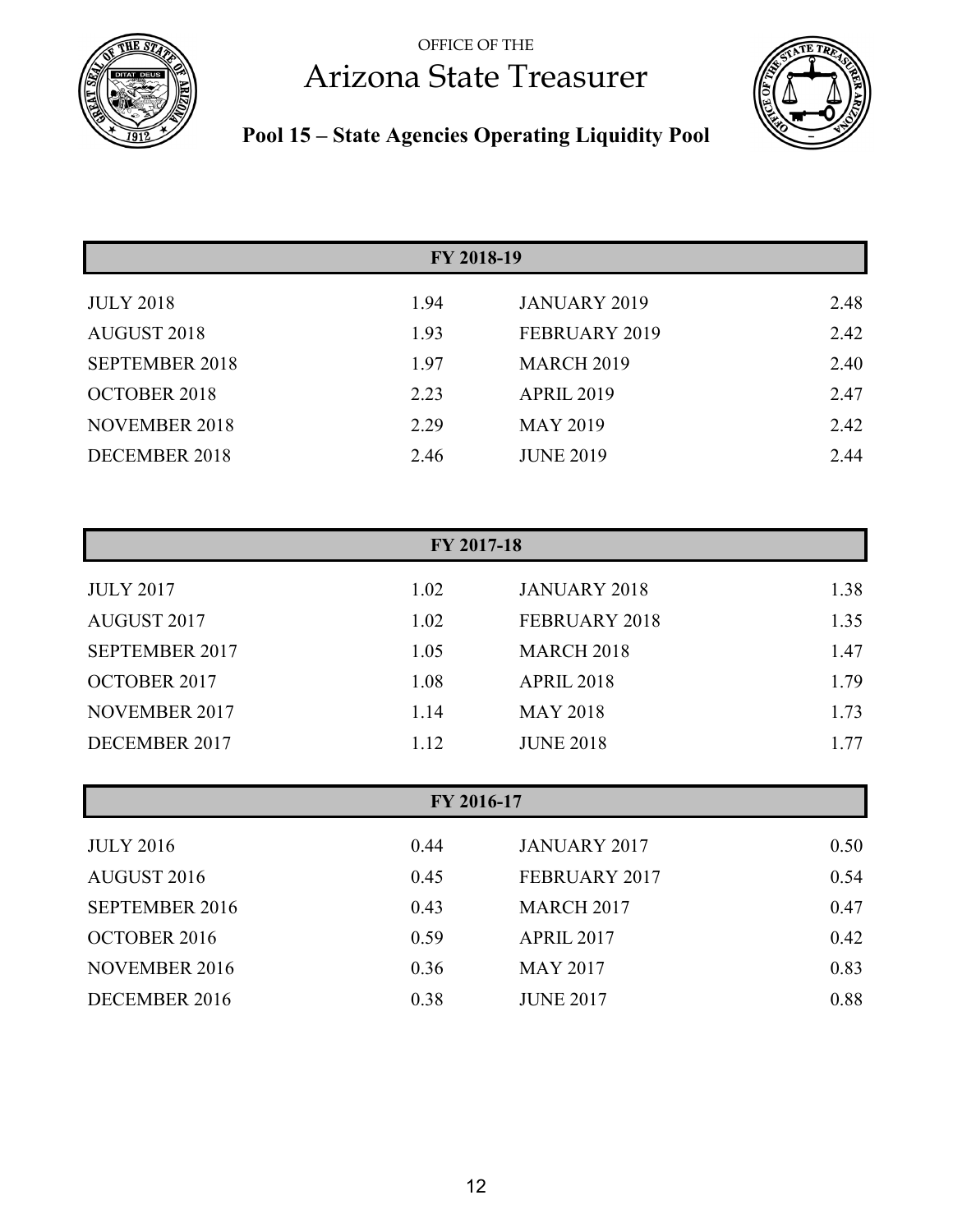



#### **POOL 16 EARLY CHILDHOOD DEVELOPMENT & HEALTH HISTORICAL MONTHLY YIELDS**

| <b>DATE</b>           | % YIELD    | <b>DATE</b>          | % YIELD |
|-----------------------|------------|----------------------|---------|
|                       | FY 2021-22 |                      |         |
| <b>JULY 2021</b>      | 1.77       | <b>JANUARY 2022</b>  | 1.70    |
| AUGUST 2021           | 1.68       | <b>FEBRUARY 2022</b> | 1.70    |
| SEPTEMBER 2021        | 1.61       | <b>MARCH 2022</b>    | 1.68    |
| <b>OCTOBER 2021</b>   | 1.58       | <b>APRIL 2022</b>    | 1.78    |
| <b>NOVEMBER 2021</b>  | 1.66       | <b>MAY 2022</b>      |         |
| DECEMBER 2021         | 1.70       | <b>JUNE 2022</b>     |         |
|                       | FY 2020-21 |                      |         |
| <b>JULY 2020</b>      | 2.03       | <b>JANUARY 2021</b>  | 1.65    |
| <b>AUGUST 2020</b>    | 1.84       | FEBRUARY 2021        | 1.72    |
| <b>SEPTEMBER 2020</b> | 1.81       | <b>MARCH 2021</b>    | 1.68    |
| <b>OCTOBER 2020</b>   | 1.78       | <b>APRIL 2021</b>    | 1.63    |
| <b>NOVEMBER 2020</b>  | 1.79       | <b>MAY 2021</b>      | 1.63    |
| <b>DECEMBER 2020</b>  | 1.74       | <b>JUNE 2021</b>     | 1.69    |
|                       |            |                      |         |
|                       | FY 2019-20 |                      |         |
| <b>JULY 2019</b>      | 2.51       | <b>JANUARY 2020</b>  | 2.31    |
| AUGUST 2019           | 2.47       | FEBRUARY 2020        | 2.33    |
| <b>SEPTEMBER 2019</b> | 2.48       | <b>MARCH 2020</b>    | 2.51    |
| OCTOBER 2019          | 2.42       | <b>APRIL 2020</b>    | 2.28    |
| <b>NOVEMBER 2019</b>  | 2.35       | <b>MAY 2020</b>      | 2.16    |
| DECEMBER 2019         | 2.34       | <b>JUNE 2020</b>     | 2.07    |